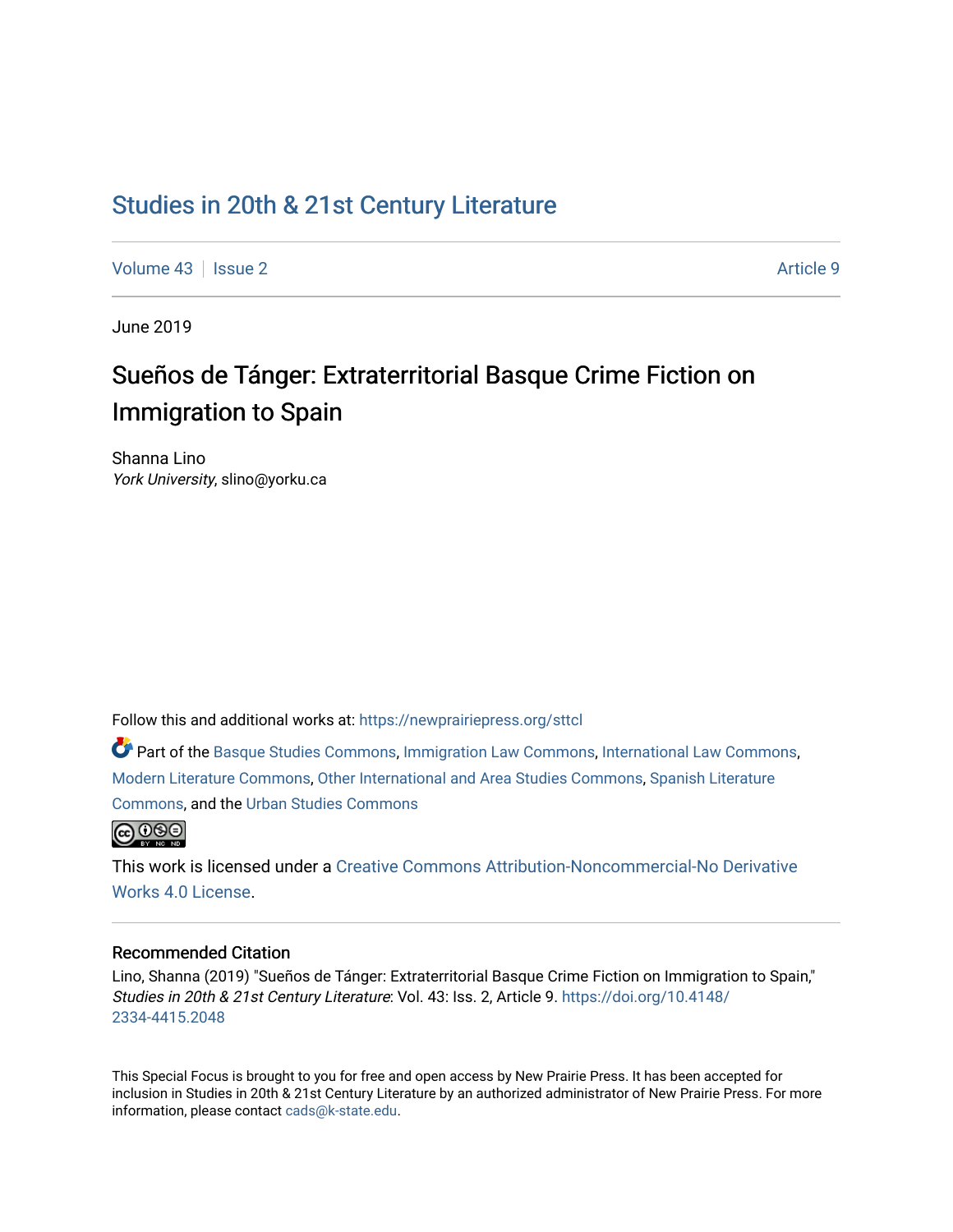# Sueños de Tánger: Extraterritorial Basque Crime Fiction on Immigration to Spain

# Abstract

As the world increasingly turns its attention to the European refugee crisis and to the 1.8 million who have arrived on that continent since 2014 as a consequence of being forced to flee their native countries' wartorn cities and villages, questions continue to arise regarding the ethical and political responsibilities of Western nations to facilitate this exodus and to provide refugee and immigration services en route and at destination. Spain remains the intended port of arrival for thousands of Malians, Mauritanians, Moroccans, and Western Saharans who sometimes manage to escape war and extreme poverty only to find themselves stalled on their voyage to the promised land, trapped in the no-man's-lands of refugee camps or the port-city ghettos of neighboring developing nations. The misery, tensions, and violence that arise within these makeshift immigration centers is the subject of Basque writer Jon Arretxe's third crime novel translated into Spanish: Sueños de Tánger (Tangerko ametsak, 2011), which focuses on the plight of the undocumented that precedes their arrival on Spanish soil. Given the tragic probability of so many of those who eventually manage to set foot in a *patera*, the Moroccan-set *novela negra* invites the opportunity to intersect that eventuality and suggests a Spanish ethical responsibility to do so. This paper analyzes the geographic, ethical, and diegetic borders that are negotiated, imagined, and transgressed in Arretxe's novel within the context of Spanish genre fiction and demonstrates the manners in which Sueños de Tánger visually navigates the Moroccan city's medina and the Malian capital Bamako's communes in order to decenter the Spanish reading public to postcolonial territories that remain historically and ethically bound to Spain's imperial legacy.

# Keywords

transit city, migration, extraterritorial interdiction, handheld narration, crime fiction, Spain, Basque, Tangier, Bamako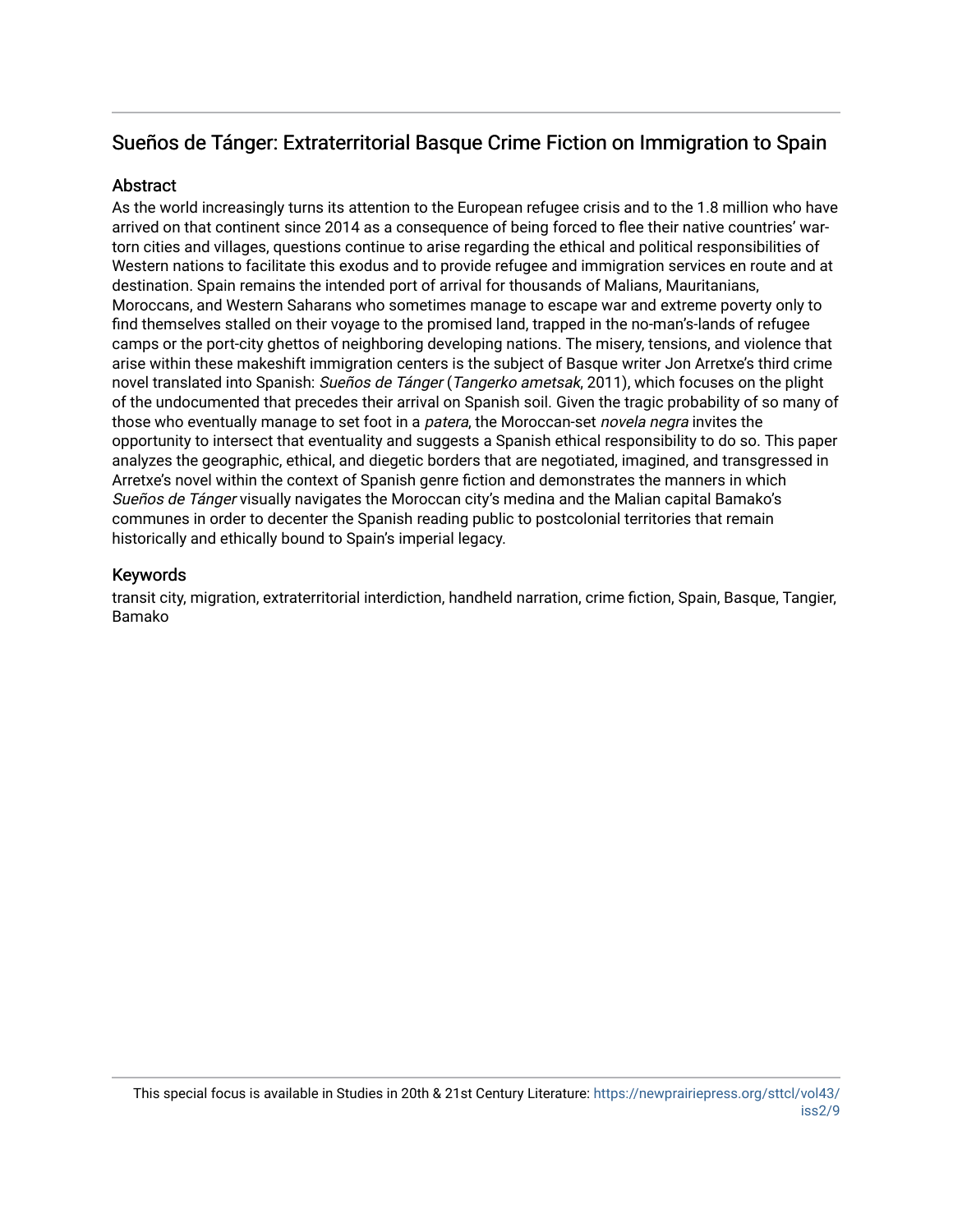*Sueños de Tánger*: Extraterritorial Basque Crime Fiction on Immigration to Spain

# Shanna Lino *York University*

As the world increasingly turns its attention to the European refugee crisis and to the 1.8 million people who have arrived on that continent since 2014 as a consequence of being forced to flee their native countries' war-torn cities and villages, questions continue to arise regarding the ethical and political responsibilities of Western nations to facilitate this exodus and to provide refugee and immigration services en route and at destination.<sup>1</sup> While Syrians, Afghanis, and Iraqis form the majority of migrants seeking asylum in Europe, Spain remains the intended port of arrival for thousands of Malians, Mauritanians, Moroccans, and Western Saharans who, like their Middle Eastern counterparts, sometimes manage to escape war and extreme poverty only to find themselves stalled on their voyage to the promised land, trapped in the no-man's-lands of refugee camps or the portcity ghettos of neighboring developing nations. $2$ 

The misery, tensions, and violence that arise within these transit hubs is the subject of Basque writer Jon Arretxe's third crime novel published simultaneously in Euskera and Castilian as *Tangerko Ametsak* and *Sueños de Tánger* respectively ('Dreams of Tangier' 2011). The text situates itself meaningfully at various crossroads, both in terms of Arretxe's oeuvre and within Iberian crime fiction. On the one hand, the novel is in line with the author's repeated textual interrogation of assumptions about guilt and responsibility within the intersection of immigration and criminality. This topic is most notably explored through his Touré series, in which an undocumented Burkinabé immigrant investigates crimes in Bilbao's marginalized neighborhoods that official security forces seem poised to ignore or enable.<sup>3</sup> The text also exemplifies Arretxe's tendency to focus on themes such as the plight of the disabled or the cleansing of marginalized populations in settings beyond Spanish borders, such as Istanbul or Lisbon. <sup>4</sup> On the other hand, Arretxe's 2011 novel extends Basque Country's crime fiction trajectory as outlined by critic Stewart King, a genre that in the 1980s was deployed in the region primarily in the service of nation-building and in the 1990s as a tool for a more critical approach to nationalism (64-65). I argue that as a text written and set in the new millennium, *Sueños de Tánger* further complicates the limits of nation and national security. It does so by reframing the all too familiar topic of extrajudicial murder conducted by the Spanish government in a setting outside of the Iberian Peninsula altogether. In this sense, the novel is in tune with a growing body of crime fiction written in all the Spanish languages that interrogates the processes by which state violence is explicitly or covertly promulgated as part of a national strategy for immigration  $control<sup>5</sup>$ 

1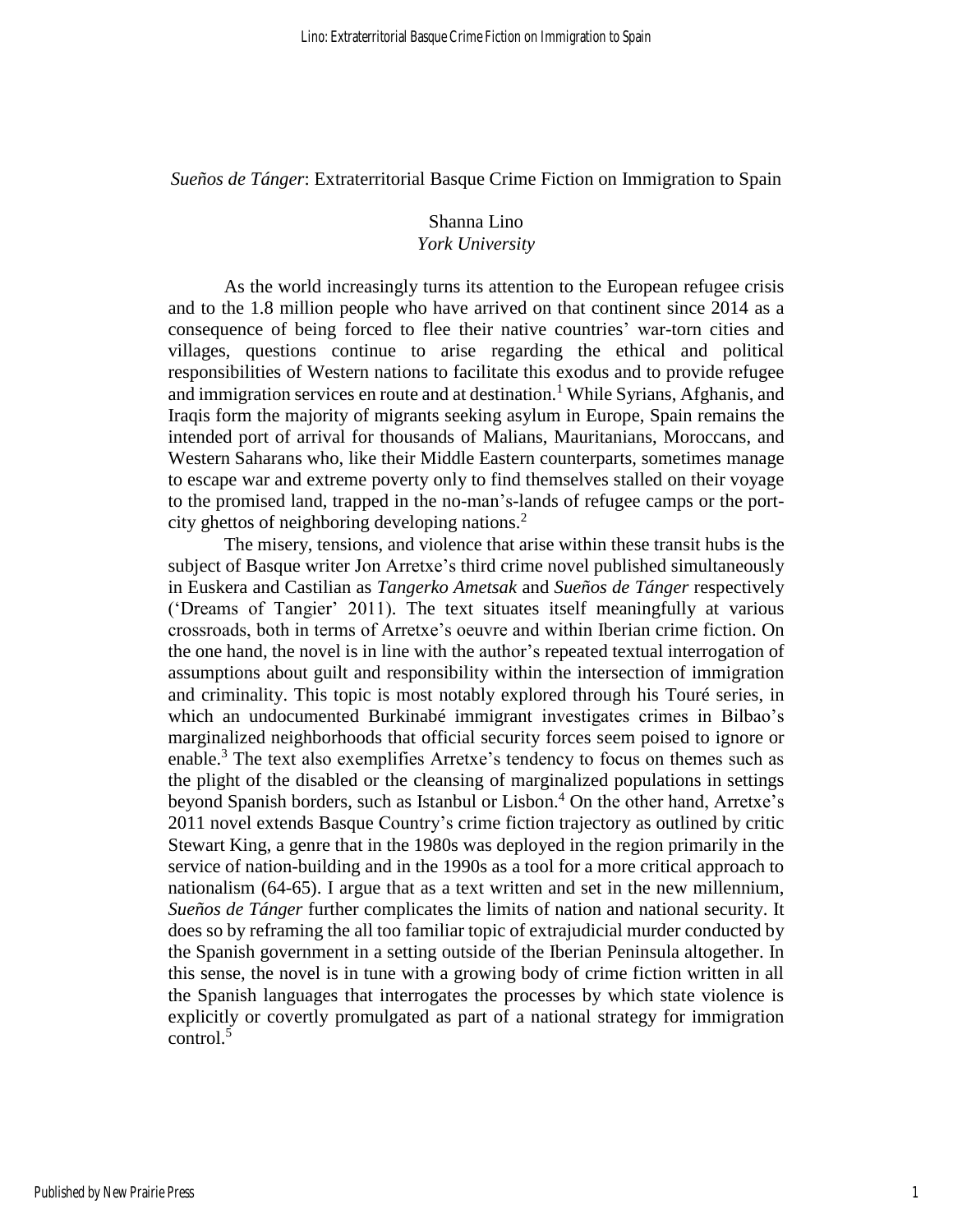With a multifocal structure reminiscent of earlier, polyphonic Spanish crime fiction on immigration, which similarly narrates the trajectories of Sub-Saharan and North African immigrants to Spain within the framework of detective literature, Arretxe focuses specifically on the plight of transit migrants, that is: on the social, geographic, and humanitarian factors that affect the experience of asylum seekers and economic migrants preceding their (intended) arrival on Spanish soil. Given the likely fatal outcome of so many of those who eventually manage to set foot in a *patera* 'dinghy,' the extraterritorially set noir novel identifies the opportunity to avert such tragedy and suggests a Spanish responsibility to do so. At the same time, the novel points to the extra-official means by which Spanish security forces may participate in migration management and interrogates the efficacy and legality of these measures.

This paper analyzes the geographic, ethical, and diegetic borders that are negotiated, imagined, and transgressed in Arretxe's novel within the context of Spanish genre fiction. I demonstrate the manners in which *Sueños de Tánger* visually navigates the Moroccan city's medina and the Malian capital Bamako's communes in order to decenter the Spanish reading public to postcolonial territories that remain historically and ethically bound to Spain's imperial legacy.<sup>6</sup> I suggest that Arretxe's innovative text extends the scope within which contemporary immigration to Spain is considered a national polemic by documenting the itinerancy, precarity, and insecurity experienced by migrants while in transit spaces beyond Spain's national, physical borders while at the same time broadening the limits of responsibility to include extraterritorial stages of migrants' trajectories toward that country. In particular, I focus on Arretxe's exposé of Tangier as a transit city. Drawing on Étienne Balibar's considerations of unimagined frontiers and on Robert A. Davidson's notions of interdiction and the nonplace, I propose that the text interrogates the ways in which Spain's practice of veiled migration prevention outside of its national territory implies a remapping of ethical complicity.

#### Transit Migration: Reflections *a posteriori*

While there is no standard definition of transit migration, several international policy groups have identified features that characterize the status of migrants who find themselves en route between their geographic origin and intended destination. These characteristics include the intention to continue on with the journey; the perception that the status is temporary; and the expectation that an opportunity will present itself, thus allowing for the next stage of the voyage to begin. Migration expert Aspasia Papadopoulou-Kourkoula defines transit migration as "the situation between emigration and settlement that is characterized by indefinite migrant stay, legal or illegal, and may or may not develop into further migration depending on a series of structural and individual matters" (4). This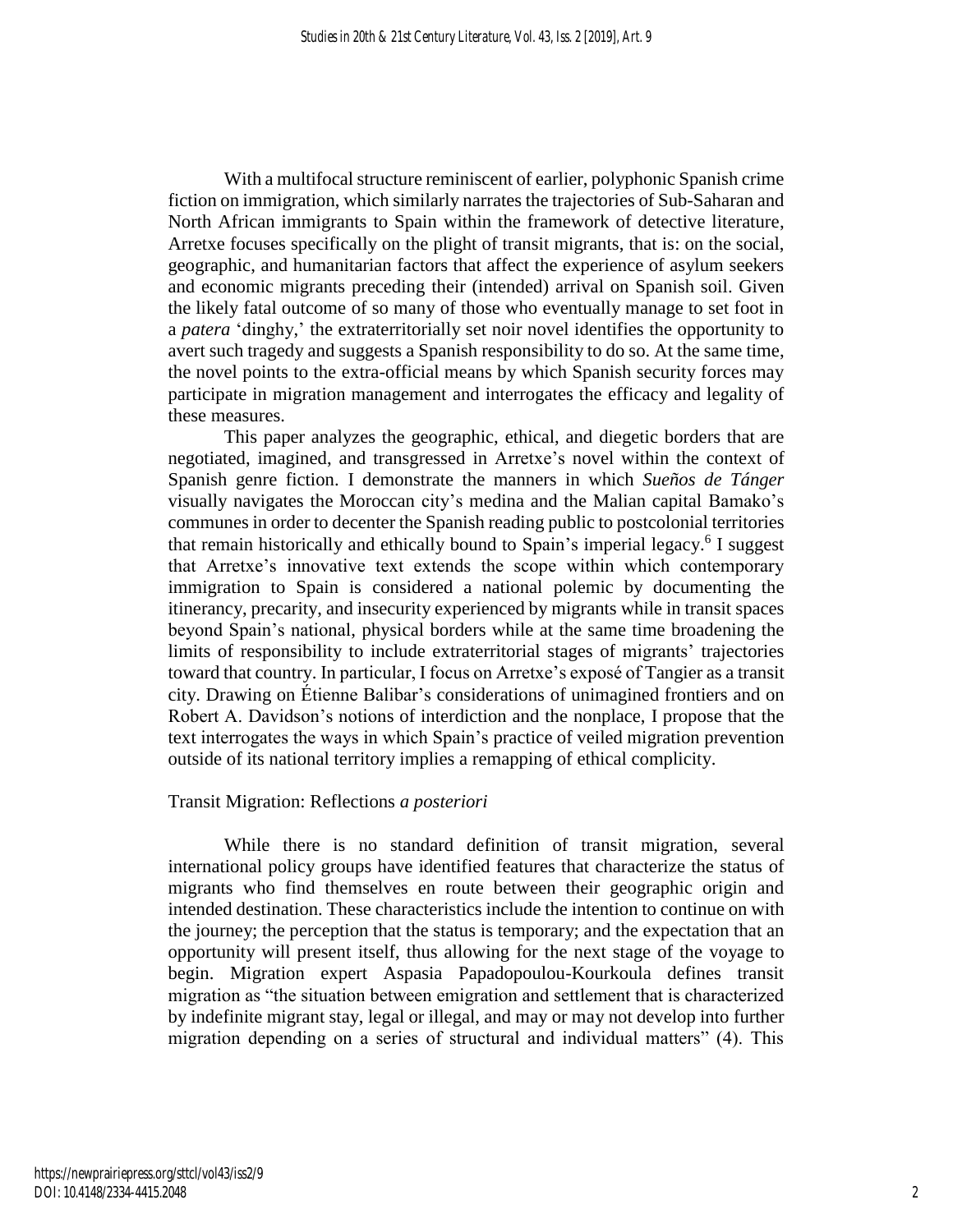understanding of transit migration comprises persons of different legal statuses including (future) refugee claimants, asylum seekers, students, trafficked persons, and economic migrants. What is most striking about this indefinite period of the migrant's journey (even if also the most common feature highlighted in developing research on the subject) is that so often, what is intended as a short stopover eventually translates into a much longer stay and what the migrant might have expected to be merely a necessary point of passage becomes a place of permanent settlement (Papadopoulou-Kourkoula 5). The precarity and insecurity that result from this extended impermanence is fruitful territory for exploration within the parameters of crime fiction, particularly in its continental European tradition of exposing institutional corruption.

Even a superficial reading of *Sueños de Tánger* may lead one to argue that Tangier is the protagonist of Arretxe's novel. The ubiquitous sights, sounds, and smells of that port city's winding medina filter the narration of the human characters' existence and draw attention to the bidirectional impact that physical space and urban inhabitant have upon each other in the context of transit. In this reality, both main parties (local institutions and migrants themselves) typically resist acknowledging the extent of their interconnectedness, assuming instead that its temporary nature will not require any formalization of their interaction. Indeed, in contemporary, global migratory mappings, it is transit cities—even more so than the transit countries, the level at which national and international policy makers have just begun to address worldwide issues relating to transit migration—that become loci of negotiation: temporal, practical, economic, and legal. Urban planning and public policy expert Giovanna Marconi notes the strategic role that these urban hubs play for the migrant seeking to travel further and, conversely, the tangible impacts felt by local economic, social, and spatial settings as a result of pressures caused by migrants who become residents by default. Yet, "the management of [transit migrants'] urban inclusion, [even] when foreseen, is difficult and marked by conflict, while living conditions are increasingly characterized by alarming levels of marginalization, vulnerability and violation of basic human rights" (Marconi 1). As shall be seen, Arretxe's novel invites the reader to experience Tangier as a person in transit all the while evincing Spain's marked interests in lengthening the stay in that city of those with their eyes on Europe.

Another important characteristic of transit migration is that it is a status that can only be ascertained *a posteriori*, since the observer (or migrant) can only know after the fact if a particular stay was indeed temporary (Papadopoulou-Kourkoula 5). This required retrospection complicates attempts to address *in situ* issues related to the identification, integration, health, and safety of transit migrants at the level of international and local policy. However, the reflective nature of transit migrants' status provides rich opportunities for literary exploration, which Arretxe exploits in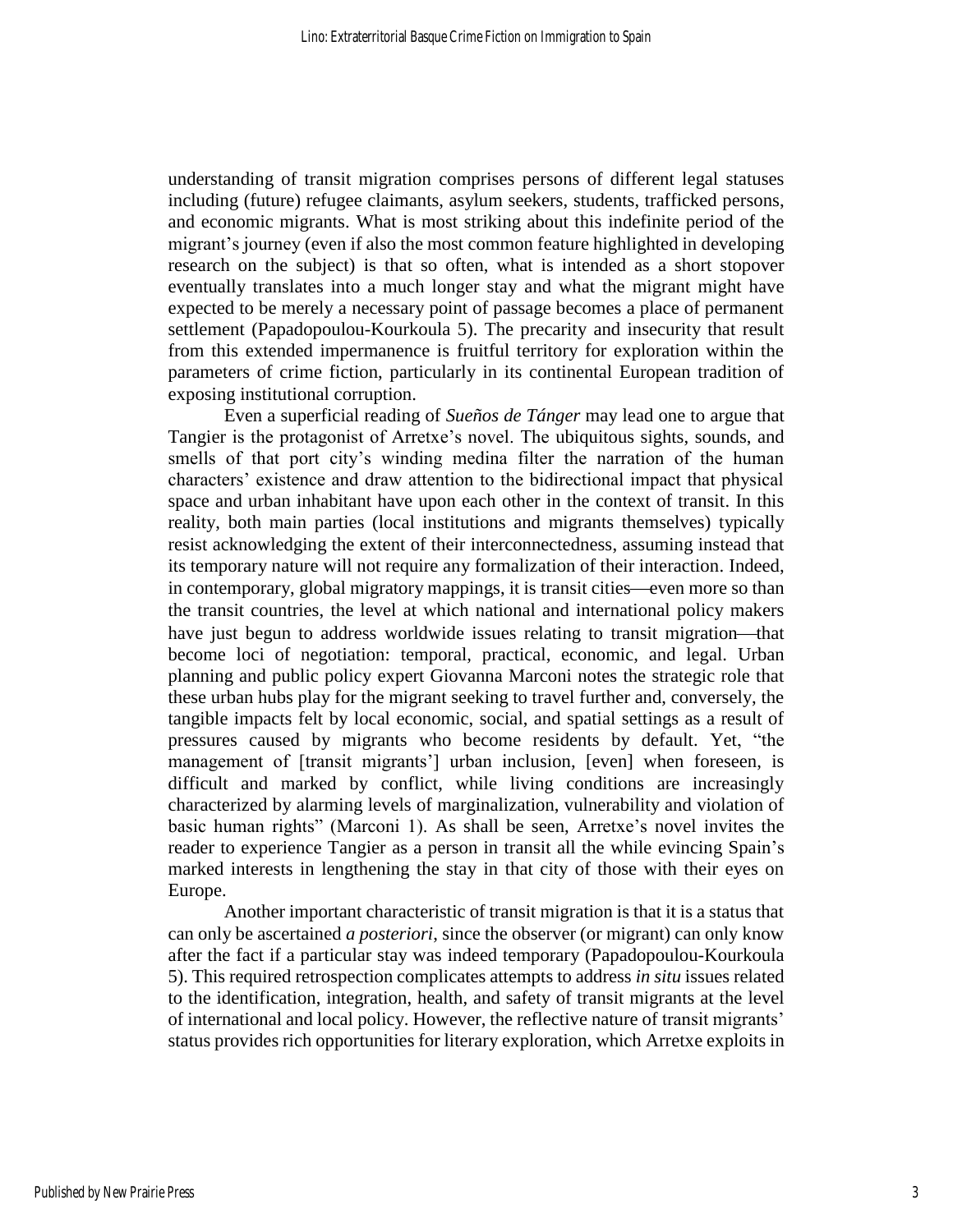his crime novel by juxtaposing past and present temporal frameworks that reference the migrants' transit through Tangier. His text comprises five subtitled sections, each further divided into various enumerated chapters. Notably, the first chapter of each section is narrated in the present tense and takes place in Bamako, Mali, whereas the remaining chapters, and bulk of the novel, are written in the past tense and transpire in the former international zone and current Moroccan port city. While the reader can quickly ascertain that these temporarily distant fragments will eventually become interconnected, it is not until the last section that the exact nature of this relationship is elucidated.

The chapters set in Tangier detail the urban, lived experiences of a set of characters, including local citizens and transit migrants who represent the asylummigration nexus. Fátima is a young woman from the Rif region working in the sex trade in order to support her daughter with cerebral palsy, whose birth out of wedlock became the reason for their familial expulsion and motivation to seek asylum in Spain. Moussa is a Malian economic migrant who has made his way through his home country, Mauritania, and the Western Sahara before also traversing Morocco with the aim of boarding a *patera* bound for Spain. When traffickers abandon the dinghy within minutes of leaving shore, he is among the few survivors who return to Tangier, indefinitely. Monés is a physically disabled adolescent Tangerian who lives off of swindling tourists and begging on the streets. Finally, Soraya is Fátima's middle-aged friend and co-worker in whose modest home the Riffian resides while dreaming of a future for herself and her differently abled daughter in Spain. However, as the novel progresses, so too increases the relative protagonism of Mohammed, a Moroccan-born man who was previously smuggled into Spain as a teenager under a transport truck and granted asylum under the minor-foreigner's act but who now works as an assassin in a covert trans-Mediterranean operation between Spanish Secret Services and the Tangerian Police.<sup>7</sup> The crimes committed as a result of the collaboration between these two forces form the backbone of the novel's noir plot. Their aim is to systematically execute known smugglers in Tangier with three explicit purposes: first, to stem immigration that is ultimately intended to conclude in Spain; to reduce the number of transit migrants in limbo in Tangier and relieve infrastructural stresses on that city; and, consequently, to eliminate any barriers to urban development and security that may prevent international investment in Tangier as a potential goldmine for the extranational coastal hotel industry. The resulting racialized cleansing is an example of what French philosopher Étienne Balibar has identified as capitalist powers seeking to impose a "Western-style" economic model globally ("Unimagined" 36). The murders may further be read as what Balibar expresses as prophylaxis (segregation, the need to purify the social body), one of several practices, discourses, and representations in a network of affective stereotypes which enable us to give an account of the formation of a racist community ("Neo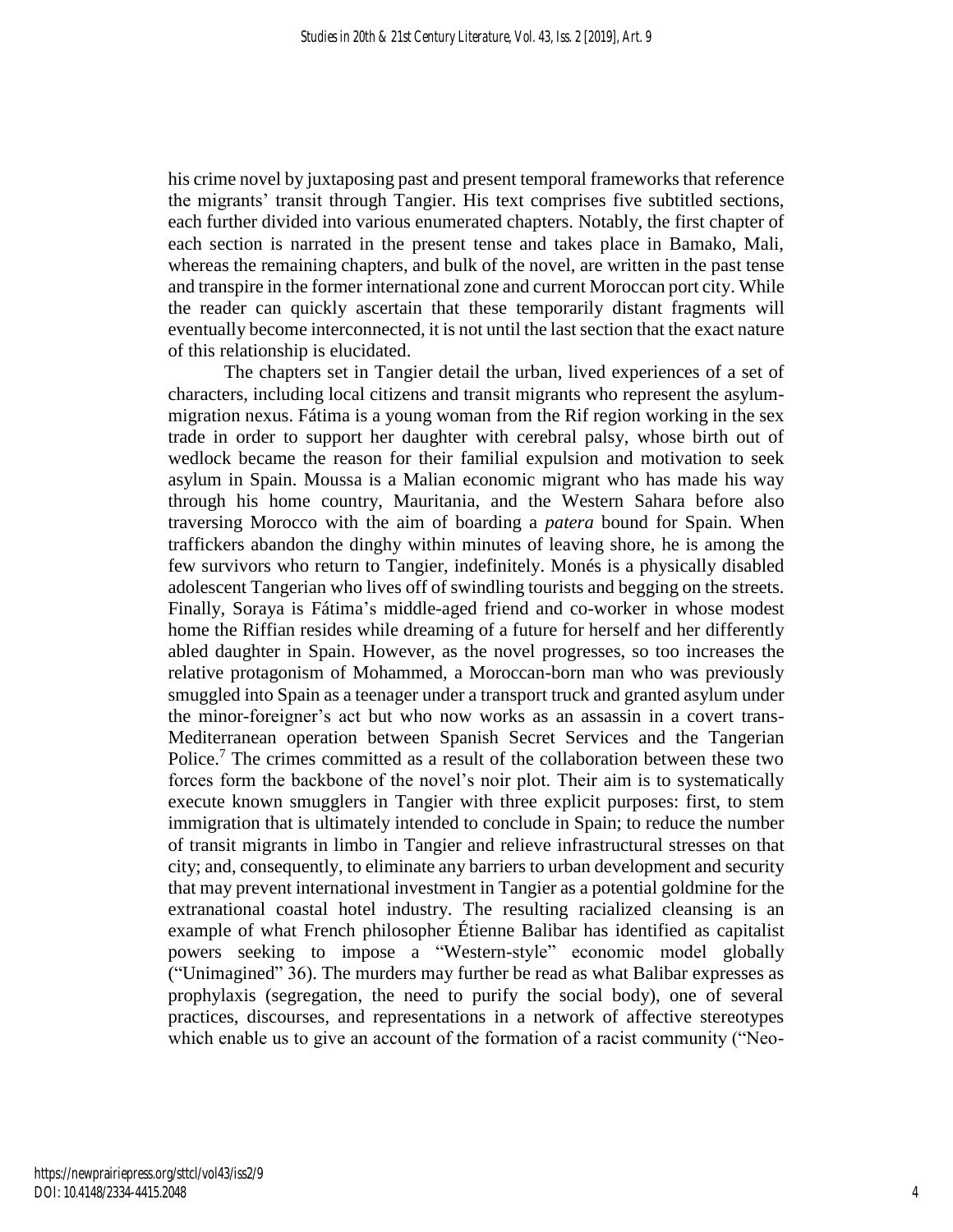Racism" 17-18) and which "since the internationalization of social relations and of population movements within the framework of a system of nation-states, will increasingly lead to a rethinking of the notion of frontier and to a redistributing of its modes of application" ("Neo-Racism" 27). Thus, the assassination of racialized individuals and the correlated redrawing of geographic, legal, and ethical borders remain vital to contemporary national projects such as migration prevention and resemble a modernized and covert extension of colonial practice.

While the characters who move through Tangier intersect at various junctures, the magnitude of the urban interaction between them, as well as their shared plight and connection to the worlds of itinerancy and trafficking as they await their opportunity to migrate to Spain, is only fully understood *a posteriori* through the present-tense narration of Laura. She is a Spanish surfer who one night attempts to save the lives of the twenty-nine migrants on an ill-fated *patera* near the Andalusian coast but is able to save only five, among them the Malian Moussa. After Moussa's tragic death from tuberculosis, Laura travels to Bamako to deliver the news to his family personally. While she believes their sadness will be subdued when she notifies them that she is carrying Moussa's child, the Malian family informs her that her pregnancy too will end in tragedy, a fact about which they have been warned by local *echadores de cauris* 'medicine men' (266).

The juxtaposition of the present-tense, retrospective fragments whose action takes place in Bamako with the past-tense, active chapters set in Tangier, recreates literarily the *a posteriori* identification of the characters' stay in the Moroccan port city as temporary and allows for its relevant characterization as a transit city. More importantly, the protagonist of the present-day Bamako chapters is the only character born in Spain in the novel's entirety and she is the one who Arretxe ultimately deploys in order to catalyze the novel's denouement and elucidate the meaning of the other characters' intersection in Tangier. This narrative strategy suggests that the extraterritorial reality of transit migration is of direct Spanish concern, regardless of whether the migrants in question ever end up setting foot on Spanish soil. It is in this context that Arretxe's novel explores the ethics of an existing practice by which nation-states extend their power to manage and control migratory movements beyond the limits of their geographic borders. As a form of interdiction, these practices in turn allow nation-states to circumvent the obligation to uphold national and international human rights standards.

#### Spain's Extraterritorial (Veiled) Interdiction

In its most general sense, an interdiction is an authoritative prohibition. In military terms, interdiction involves disrupting enemy forces or supplies en route to the battle area. Within the phenomenon of migration, interdiction may involve acts of "prohibiting, intercepting, or in some cases, deflecting unauthorized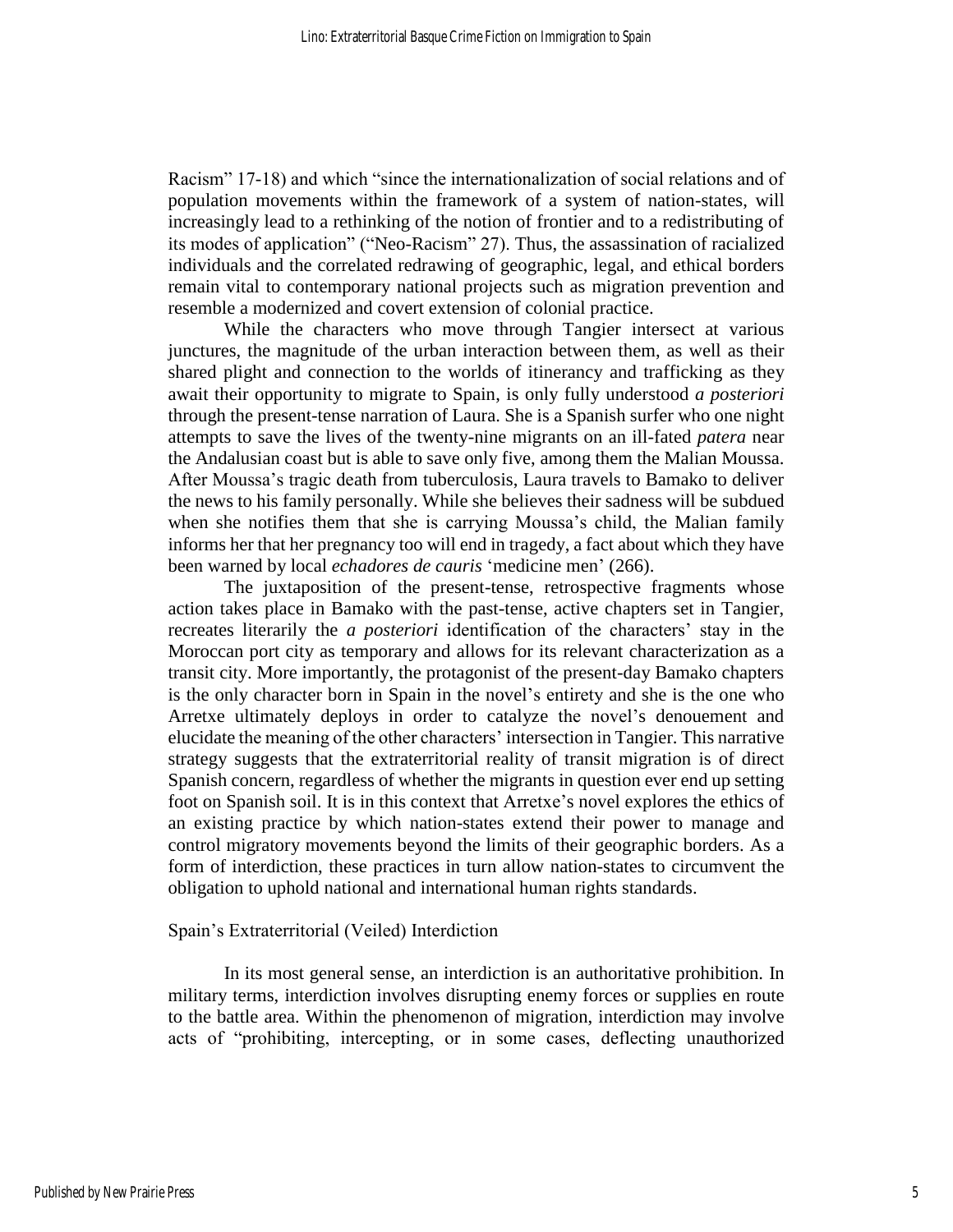movements" of peoples and may even go so far as to include pre-emptive practices such as "placing immigration officers in foreign airports for detection purposes; intercepting marine vessels in international or territorial waters; and . . . 'excising' state territory so as to create migration zones where the rights of asylum seekers are lessened or eliminated" (Davidson 4-5). In cultural critic Robert A. Davidson's analysis of contemporary migration-related interdiction practices as manifestations of the constant expansion and contraction of state authority and autonomy, he argues that these in turn imply the changing of national frontiers in both the literal and figurative senses: "[b]y employing apparatuses to extend itself extraterritorially, the state expands its influence so as to effect anticipatory or preventative action against potential refugee claimants or migrants" (5). Indeed, this type of extraterritorial reach of state authority is an important aspect of *Sueños de Tánger* and its consequences are addressed in the crime novel through the genre's trope of exposing police corruption.

In Arretxe's text, the Tangerian constabulary is shown to be intimately involved in a rather more surprising, yet central element of the novel's plot: the deployment of a Spanish Secret Services assassin onto Moroccan soil to exterminate human traffickers. This tactic is determined to be the most effective in solving the migrant problem for both local, Tangerian authorities and national, Spanish interests. Yet while this twist might surprise the crime fiction reader, it is very much in line with the increasingly secret practices that have been linked to the physicality of transit spaces and to the correlated blurring of policy. For Balibar, such zones are:

of completely unequal status from the point of view of rights and living conditions. Their apparent autonomy barely conceals that certain of these zones have the right to prescribe to others concerning their right to freely move about, and this is backed up by force. Of course, *anthropological difference* and the extreme violence that comes with it (from the racist model of the division of humanity into civilized peoples and barbarians, humans and subhumans, to police screening and the war on "illegal migrants") are not clarified by this representation but are rather its immediate counterpart, and I am not surprised that security practices in Europe are increasingly secret, leading to a blurring of the distinction between police actions and war. ("Unimagined" 40)

Indeed, these "frontier wars" require the "hunting-down of people with certain features" (Balibar "Unimagined" 39), which Arretxe executes through the novel's carefully configured assassin.

The murderer's name is Mohammed, a detail that is explored extensively by the privileged narrator to suggest a symbolic equivalence between the constantly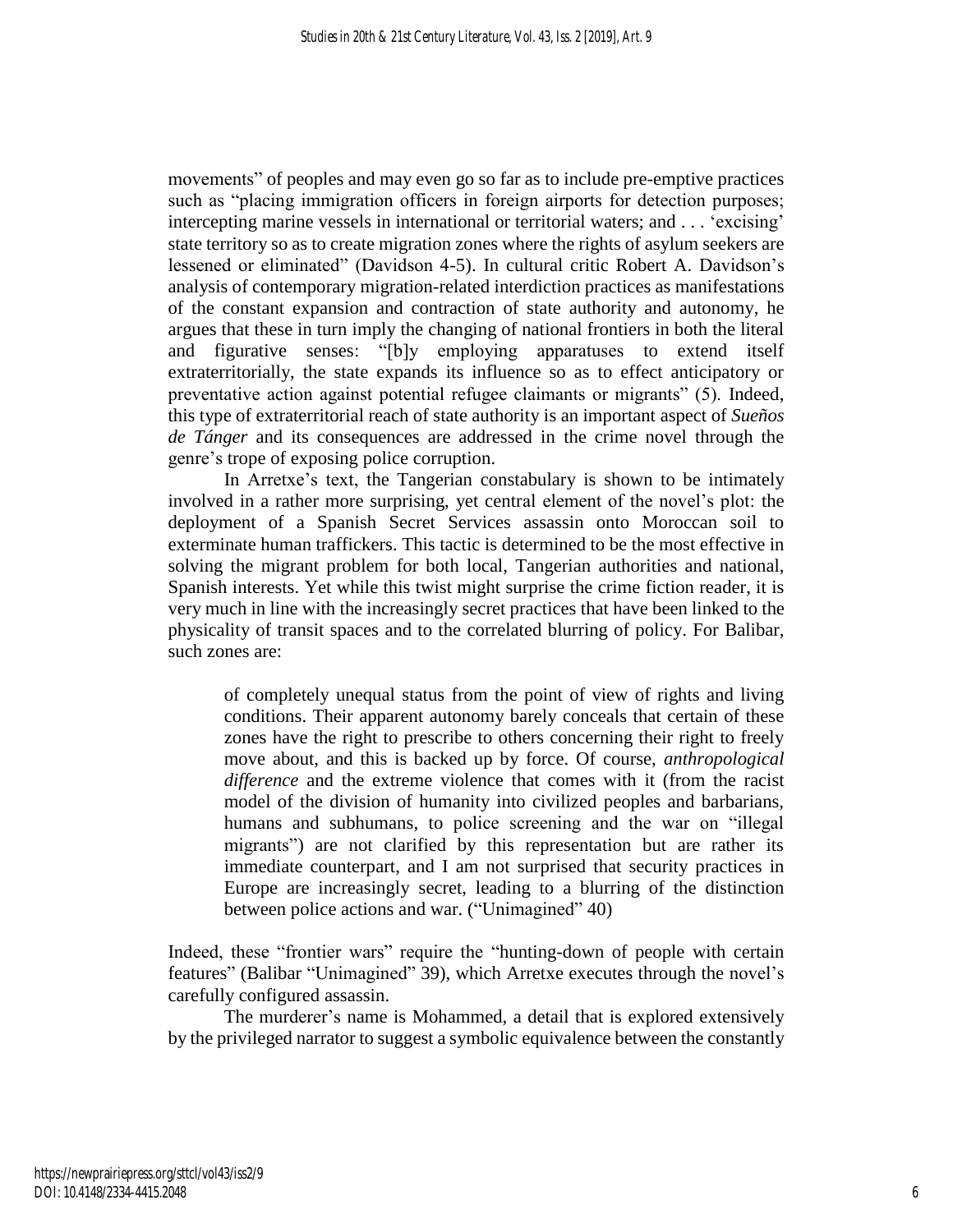highlighted corruption of local police forces and the far-less-known, yet equally unethical exporting of Spanish spy agents as mercenaries. This joint accountability manifests itself in the doubling of Mohammeds: one, the secret services agent; the other, a top-ranking police officer in Tangier; both, collaborators in the novel's several murders. Throughout the chapter that narrates their first encounter, Arretxe emphasizes their near inextricability as a result of their shared name, differentiating them first only by obscure visual factors and then, importantly, by their place of residence. The Tangerian police officer is referred to as "El Mohammed más vulgar" (73) 'The more common Mohammed,' "el otro Mohammed" (77) 'the other Mohammed,' and "el hombre de Tánger" (79) 'the man from Tangier.' His onomastic double, on the other hand, is described as "el Mohammed más joven" (75) 'the younger Mohammed,' "el Mohammed de pasaporte español" (76) 'the Mohammed with a Spanish passport,' "el hombre enviado desde el otro lado del Estrecho" (79) 'the man sent from the other side of the Strait,' and "Mohammed, el mercenario" (80) 'Mohammed, the mercenary.<sup>8</sup> The novel's plot requires the complicity of these two Mohammeds; neither can operate without the other nor, according to their superiors, can the problem of (transit) migration experienced by both shores of the Strait of Gibraltar be solved without their joint action.

However, it is noteworthy that the only character who ends up with blood on his hands is the naturalized Spanish Mohammed (at least until the very last section of the novel, when he too is assassinated by those who employ him once he has concluded the execution of his hit list). At first glance, the fact that the text's serial murderer is a Spanish national of Moroccan descent may seem to support reactionary and statistically unsubstantiated perceptions that foreign-born residents in Europe are more likely to engage in criminal activity than those who were born domestically. Yet, Mohammed is not a mere Moroccan-born Spaniard engaging in delinquency; he is a member of the Spanish Secret Forces, a national body that has hired him with the express purpose of deploying him as international assassin for solving multinational problems outside the diplomatic arena. Therefore, Mohammed's Moroccan birth place does not function in the novel to reinforce stereotypes of (undocumented) immigrants as threats to the nation's security and sovereignty. Instead, his liminal membership to the Spanish citizenry is shown to be an asset that his adopted country is willing to exploit in order to exercise migratory control extraterritorially. At the same time, his glocality, both in terms of his origins and citizenship, and in terms of his novelistic function as exported mercenary echoes the transitory aspect of the narration.

Curiously, Arretxe's critique of Spanish veiled immigration-management practices requires that the reader acknowledge the questionable ethics of assassinating human traffickers, persons who are inarguably and in large part responsible for the actual death of thousands of migrants annually in the Mediterranean Sea. The reader must ask herself whether any operation that removes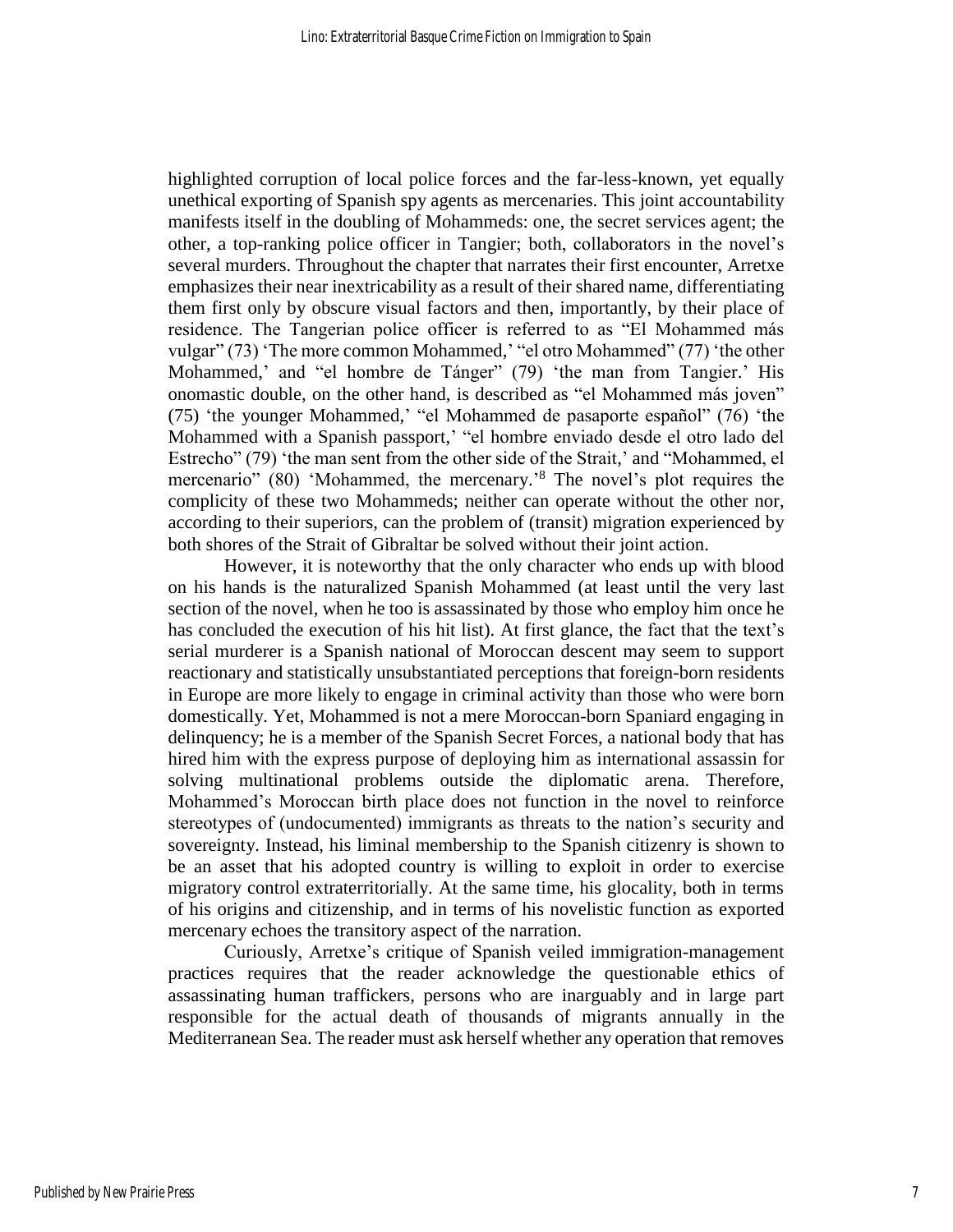traffickers from service, whether through covert assassination or legal means, is not ultimately in the best interest of the victims of trafficking. Refugees, asylumseekers, and economic migrants who procure the services of *tiburones* 'sharks,' the Strait's equivalent to the Rio Grande's *coyotes*, are left so often to die in the frigid waters. The answer to the query is, of course, that the bi-coastal operation of murdering smugglers, regardless of the latter's own involvement in the death of the humans they exploit, is morally reproachable and highly questionable on international legal grounds. More importantly, however, the novel's denouement recreates a well-documented repercussion of Europe's continued policies aimed at reinforcing immigration control measures: more migrant deaths. As Marconi details, "Smuggling networks have proved to be extremely flexible . . . shifting their activities to others or . . . adopting different smuggling techniques, including the corruption of police and immigration officers" (7). Thus, the suggestion that removing a few smugglers from the equation will translate into a reduction of immigration by irregular means is without basis.

Julien Simon, a researcher with the International Centre for Migration Policy Development, has shown that the increasing risk of being intercepted by European-led security forces has simply led to traffickers changing their *modus operandi*, using more precarious vessels, organizing longer and more dangerous routes, and adapting their provision of services so as to abandon migrants more often at sea with the express knowledge that they will likely drown (40). In *Sueños de Tánger*, "Mohammed, el mercenario" uses his connections with the Tangerian police to ascertain that a particular *patera* will be permitted to leave for Spain. On it will be Fátima and her young, differently abled daughter, as well as Moussa, Fátima's good friend from Mali. As Laura recounts to Moussa's family later in Bamako, assuring the *patera*'s departure from a Tangerian beach brings with it no assurance of the passengers' safe arrival in Spain. On the contrary, as has become commonplace, the dinghy takes on water, the motor fails, one of two oars is lost, and hysteria ensues, leading passengers to attack each other and throw the most vulnerable overboard. With a heart-wrenching scene in which Fátima—fearful of the water and unable to swim—jumps in after her daughter but is unable to stay afloat despite Moussa's efforts to help her, Arretxe contributes masterfully to the growing compendium of Spanish crime fiction that offers a glimpse into the tragic final moments of migrants capsizing at sea. At the same time, the novel serves to critique the extrapolation of national Spanish security measures, indicating that at the very least these veiled interdiction practices are ineffectual and, more significantly, that they are directly responsible for the escalating numbers of migrant deaths in the Mediterranean.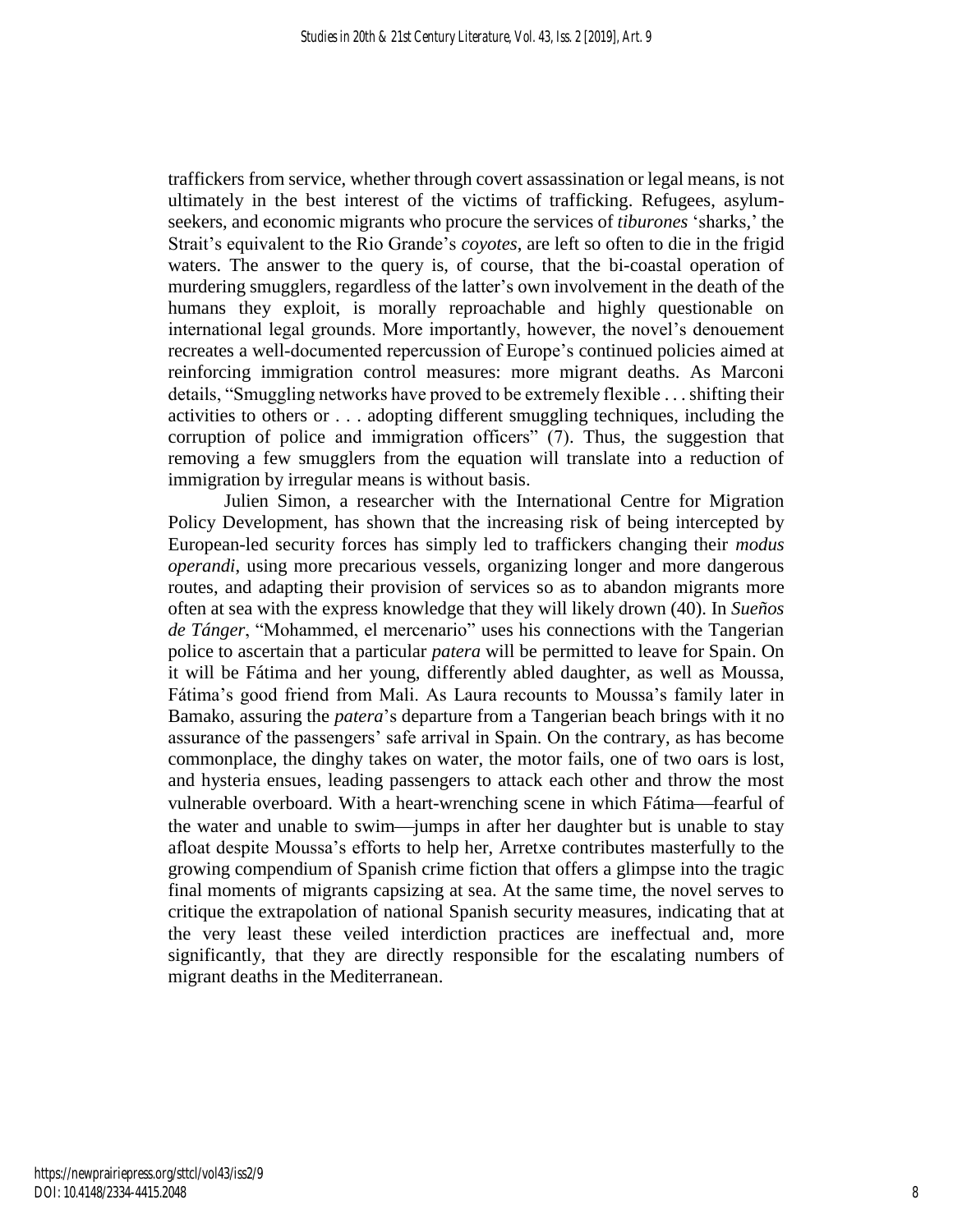#### Handheld Narration

Elsewhere, I have discussed the ways in which Spanish crime novels that deal with immigration—including Jorge Martínez Reverte's 2001 *Gálvez en la frontera* ('Gálvez on the border'), Arturo Pérez-Reverte's 2002 *La Reina del Sur* (*Queen of the South*), and Antonio Lozano's *Harraga* ('Those who burn their papers') and *Donde mueren los ríos* ('Where the rivers die') from 2002 and 2003, respectively—have incorporated a number of different narrative techniques to reinforce the reader's experience while accompanying migrants on their voyage toward Europe. <sup>9</sup> Cinematographic techniques such as *kino-glaz* 'movie-eye' are used in the creation of an internal perspective of the crossing; travel narrative strategies are employed to evoke the fears and thrills that accompany the undertaking of such emotionally overwhelming voyages; and finally, aspects of the *bildungsroman* and of testimonial literature inform the authors' approach to telling the migrants' stories from individual perspectives that deconstruct their usual treatment in the media as a conglomerate mass. The incorporation of these narrative strategies does not present a risk of competing with the literary codes of the detective story, which nevertheless form the foundation and overall blueprint of the novels; rather, the borrowed techniques weave in and out of the stories adding meat to the crime fiction skeleton and enhancing the reading experience by allowing the reader to penetrate the psyche and emotional position of the migrant characters. The incorporation of these techniques serves, in the end, to heighten the evocative effects––fear, suspense, horror, thrill, caution––that are so pertinent to crime fiction.

In addition to the frightful narration of the attempted crossing in *Sueños de Tánger* analyzed above, Arretxe deploys other even-more-innovative documentary techniques of the visual media, including what I refer to as narrated handheld camera shots. Cinematographic descriptions of *patera* and *cayuco* 'canoe' crossings in earlier Spanish crime fiction on migration served well to counterbalance high-angle shots—continually propagated by much of the Western media—of overfilled boats taken from helicopters, thus providing a more personalized perspective on the dangerous and fearful experience. However, these ekphrastic textual fragments predominantly focused on a constant, single angle (in both the visual and narrative sense), either through a privileged or omniscient thirdperson narrator, evoking the fears, chaos, and determination of the individual migrant in order to highlight for readers the uniqueness and individuality of each of the humans crammed into those precarious dinghies. By contrast, Arretxe's filmlike descriptions, particularly those that refer to the migrant's urban experience while in transit, are much more contemporary and more akin to the short, choppy, hyper-individualized videos that might be captured on a handheld smart phone. As a result, they reference more directly the type of post-authorial, multi-focused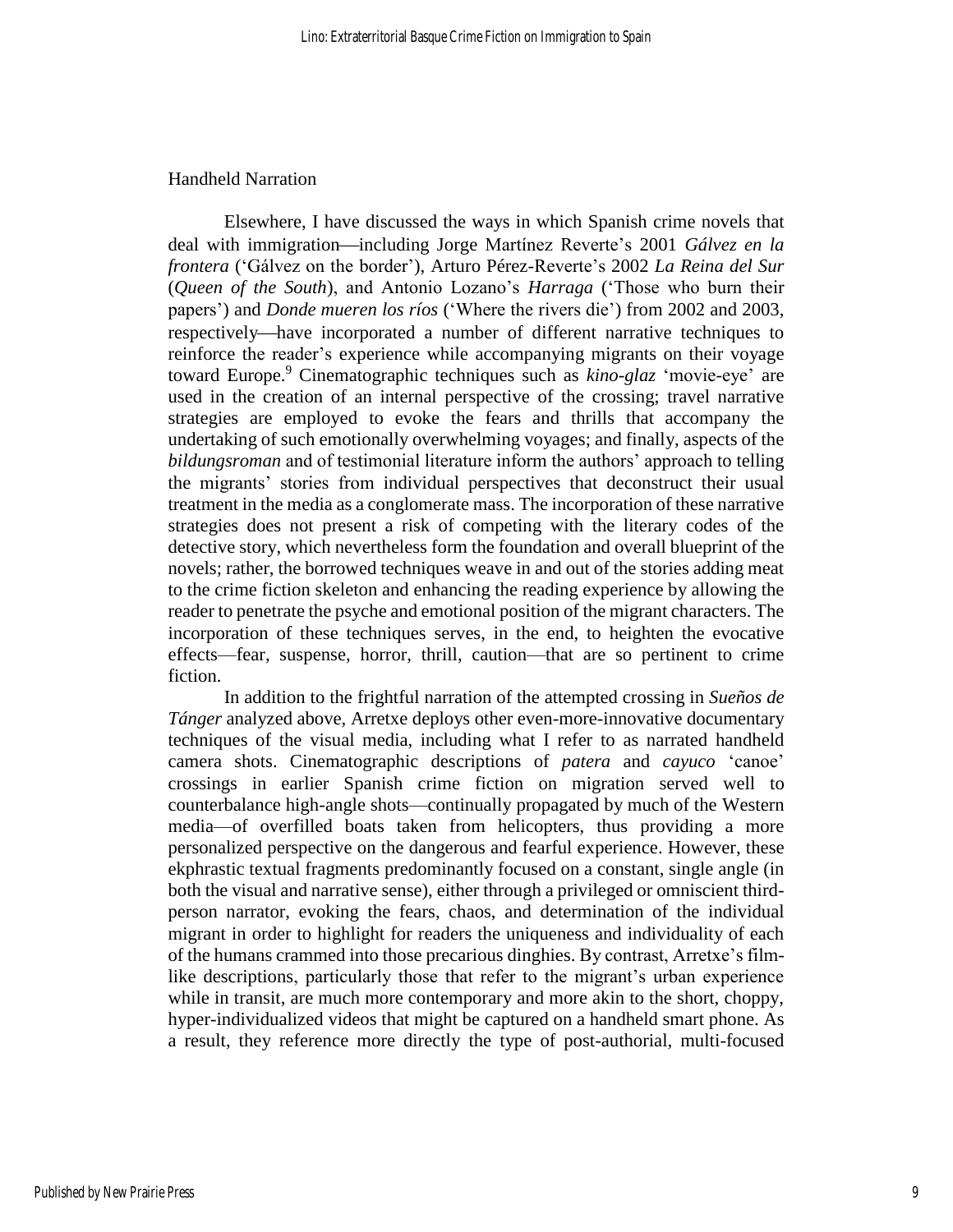storytelling that has become so vital in bringing to the West information from wartorn and media-censored developing regions from which asylum seekers and economic migrants mostly originate.

An important aspect that differentiates Arretxe's handheld scenes from those of his crime fiction predecessors is that they are almost exclusively set in Tangier's medina or, to a lesser extent, Bamako's communes, with only the secondto-last chapter of the novel taking place in the *patera*. Furthermore, these shaky, urban segments constantly overlap in a continuous dialogue between narrative counterpoints, creating a refracted *mise en abyme* rather than a melodic choral text. In previous polyphonic *novelas negras* such as Lozano's *Donde mueren los ríos*, the relational temporality of narrated fragments is diachronic and rarely overlapping, presenting in sequence a collection of individual stories of various migrants who, ultimately, end up on the same trajectory. By contrast, Arretxe's narrative distinguishes itself technically by allowing the reader to view the same scene over and over again synchronically and from different angles.

This constant retelling of the migrants' movements through space creates a multi-focused collage of each event that is perhaps most analogous to clicking on YouTube videos uploaded by individuals who have captured the same act from several perspectives. Resembling the experience of one who views such videos on social and other digital media, the reader/viewer is invited to formulate her own opinion regarding the accuracy and impact of the event's visual documentation. In a strategy that has been similarly powerful in the Black Lives Matter movement, in which citizens visually documenting police brutality and xenophobia has led to increased public inquiry, the novel's multi-angled narrative style undermines any suggestion of an authoritative voice, deferring instead to the power of individual testimony in unveiling the truth and demanding justice.

The aesthetic value of this informal, polyvalent narration also resides in its ability to mirror on the literary page the constant movement, redirection, and reactive nature of transit migration, a reality that "challenges the traditional view of migration as a clearly structured process, characterized by distinct phases such as *departure*, *journey*, *arrival*, *integration*" (Papadopoulou-Kourkoula 5). Indeed, transit migration is characterized most markedly by its contingency, that is, by the migrant's dependence upon opportunities presenting themselves in order to determine the next phase of the trajectory. Likewise, Arretxe's handheld narrative technique mimics the spontaneous nature of capturing an event by smart phone, a documentary process that is devoid of premeditation or planning and which instead presents itself as an instinctual response to a chance happening.

As in candid documentarian filmmaking, individuals in *Sueños de Tánger* are as likely to be identified by a narrated detail of their physical appearance as they are by their name, even once it has been made known to the reader and their importance as primary or secondary characters elucidated. The repetition of color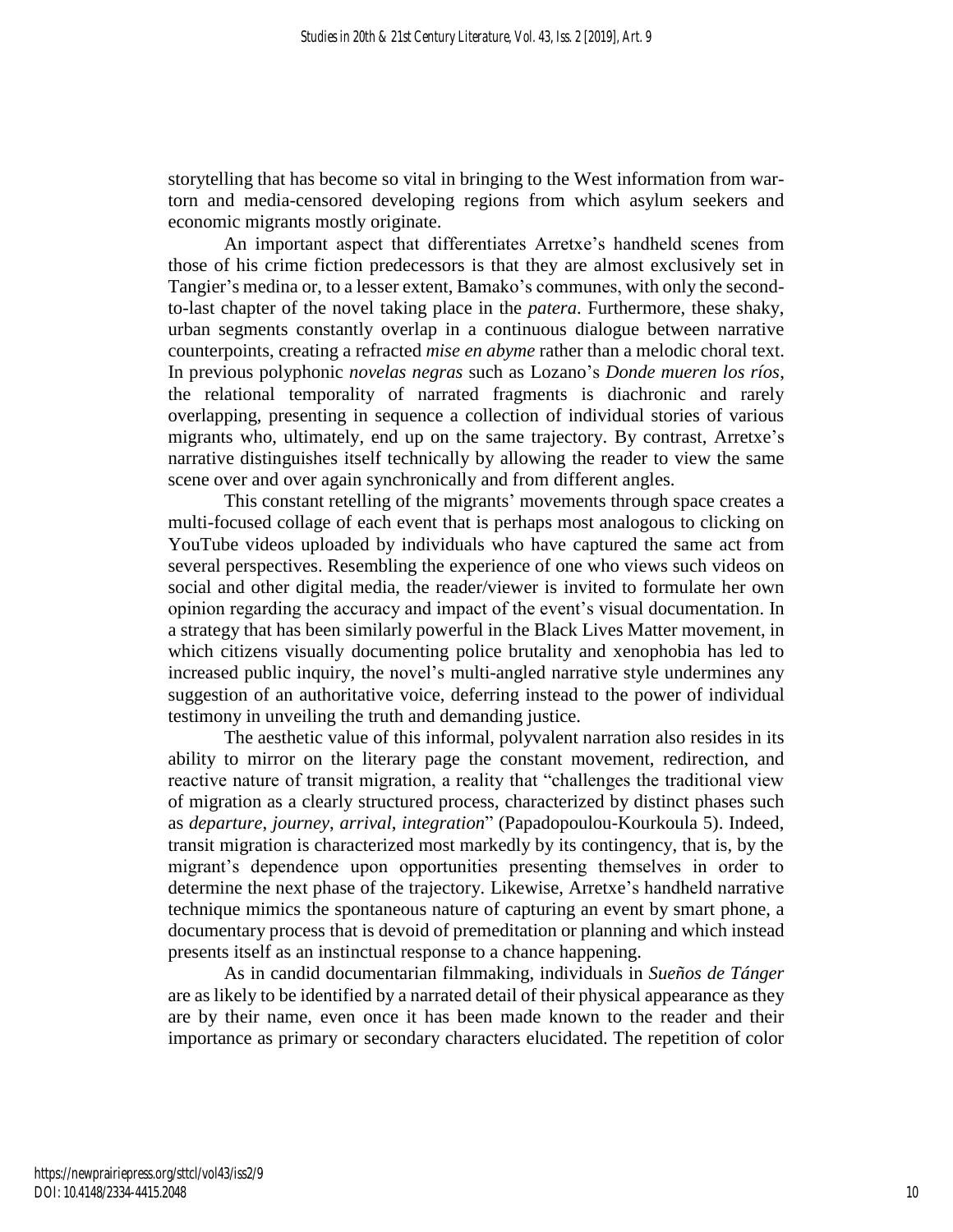is also a productive strategy that allows Arretxe's reader to recognize the same character being filmed from different angles: Fátima is routinely the woman of the yellow djellaba wearing a white scarf; Soraya is the older woman with the orange djellaba and copper-colored hair; Moussa is the young black man; Monés is the man with the metallic crutches; and the medina's well-known blind mendicant is described repeatedly by her brightly colored, striped socks. The multiple sightings of these characters and their identifiably colored clothing function like an *ex post facto* storyboard of various travelling shots, each representing the physical movement of a different character and her/his intersection with others.

## An Urban "Anti-Guide" to Tangier as Transit City

Although no peer-reviewed study has been published on Arretxe's fiction at the time of writing this paper, popular literary critics concur in their assertion that his novels loosely employ codes that are characteristic of travel literature. Indeed, in addition to being a crime novel, *Sueños de Tánger* can be read as a type of urban, touristic "anti-guide" filled with suggested itineraries that should not be undertaken and abounding in colorful ekphrastic descriptions of places to avoid, mostly because they present a real or perceived danger to one's safety or health. Throughout, the physical, urban manifestations of economic inequality are brought to the fore through the juxtaposition of the new and old city; restaurants afforded by haves and those by have-nots; and pedestrian routes that will either have one rubbing shoulders with the city's economic elite or with the starving, sickly, and homeless. The text is unquestionably situated within the codes of crime fiction, a genre whose storylines typically take place in cities' underbellies as loci of insecurity, crime, and violence of multiple kinds. Yet, the superimposition of techniques used by tourist guidebooks is jarring at the same time as it is powerful in that it affords the reader a rare opportunity to trek the urban center as would the least fortunate traveler: the transit migrant.

Spaces to be experienced either by tourists (purposeful transients of leisure) or by migrants (accidental residents by default) are repeatedly differentiated within the novel's pages. If one were to stand in the medina in a spot adjacent to Fátima and Soraya's modest residence, the view would be as follows: "Desde aquel punto, una callejuela subía abriéndose paso entre la amplia oferta de alojamientos cuyos rótulos desteñidos y roñosos difícilmente atraerían las divisas de los turistas. De hecho, allí se aglutinaban las pensiones y hostales más miserables de la ciudad" (17) 'From that point on, there was an uphill laneway that opened up among the ample offerings of boarding houses whose faded and rusty signs would not likely attract the attention of any tourist. In fact, it was there that the city's most miserable pensions and hostels were concentrated.' By contrast, well-to-do locals might dine at "el *Fast Food Brahim Abdelmalik*, la bocatería más popular de la Ciudad Nueva,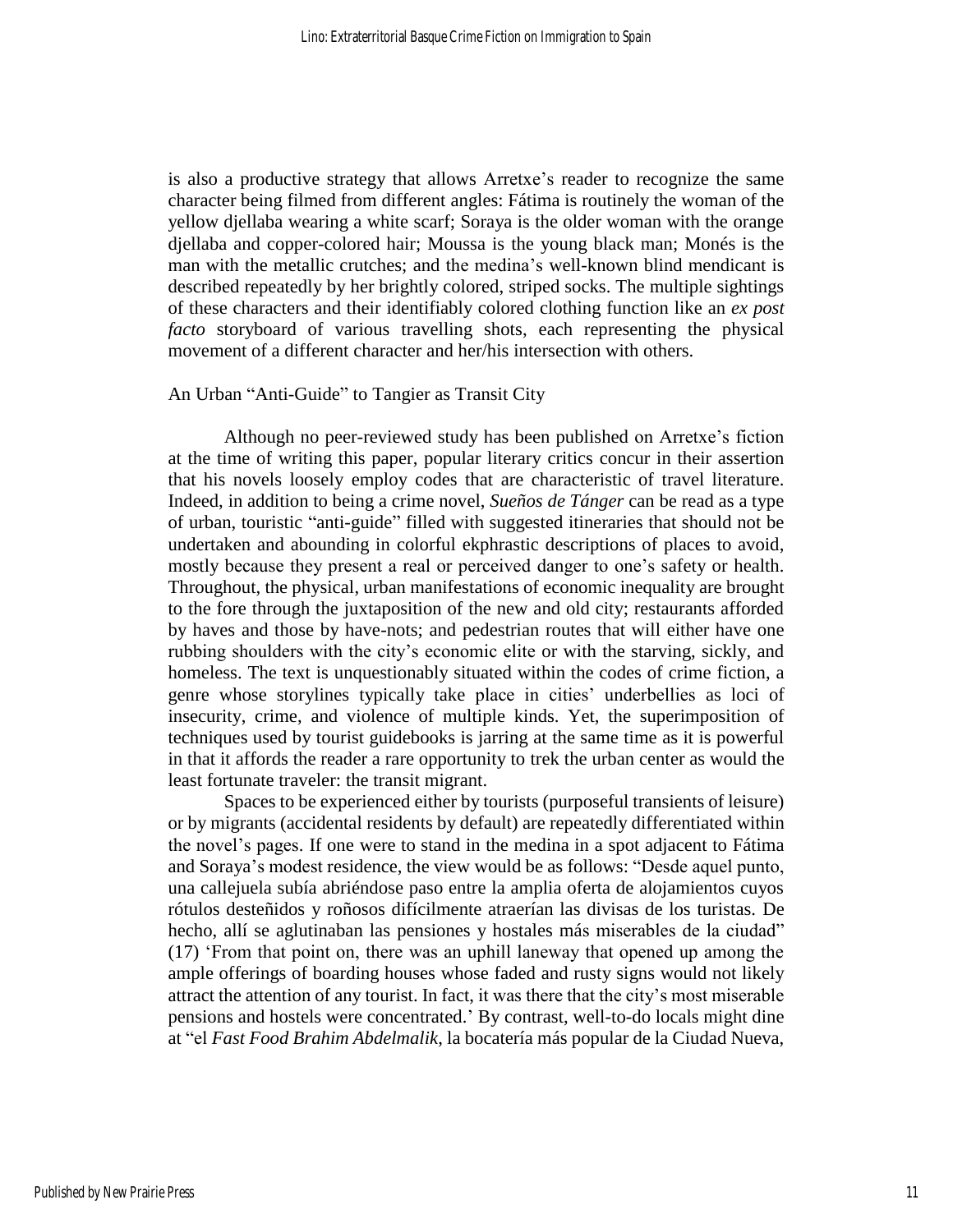situada en la calle *El-Jarraoui*, una vía peatonal muy animada y muy del agrado de los tangerinos con mayor poder adquisitivo" (187) 'the *Brahim Abdelmalik Fast Food*, the most popular sandwich place in the New City, located on *El-Jarroui* Street, a highly animated pedestrian road enjoyed by Tangerians with greater purchasing power.' Notably, descriptions of the port city are numerous and explicit in their assertion of the importance that people, as much as the physical/built environment, attain as (semi-)permanent visual features of the urban landscape:

Llevaba una semana en Tánger y, a fuerza de frecuentar aquel lugar, ya se le hacían conocidos unos cuantos personajes que se constituían en parte fundamental del paisaje humano del Zoco Chico. Además del viejo camarero de aquella terraza en la que él era asiduo cliente existía una abundante fauna de gente de lo más peculiar. Le resultaban ya tan familiares que incluso les había puesto apodos a unos cuantos: el Imam, 'la de la muñeca,' el Abuelito. . . . El Imam podía aparecer de improviso, a cualquier hora, con su impoluta chilaba blanca. (181)

He'd been in Tangier for one week and, as a result of spending time in that place, he had already begun to recognize a number of characters who constituted a fundamental part of the Zoco Chico's human landscape. In addition to the old waiter on that patio where he was now a regular, there existed an abundant fauna of the most peculiar people. They already felt so familiar to him that he even nicknamed a bunch of them: the Imam, 'the one with the doll,' Grandpa. . . . The Imam could show up on a whim, at any hour, with his spotless white djellaba.

The reader too becomes familiar with the humans that sprout from the city's winding streets as she crosses paths with these structures once and again through the perspective of various characters. One example of the city's decaying human monuments is the blind elderly mendicant on the stairs entering the medina, a physical presence that marks the route taken by any or all transients: "En ese trayecto de peldaños desgastados, junto al zaguán de una de las viviendas adosadas a la muralla, se encontró con una anciana mendicante sentada en un pretil. Ella también cubría su cabeza con un pañuelo blanco, y además llevaba una manta negra que le abrigaba la espalda" (16) 'On that path composed of worn steps, beside the corridor of one of the houses attached to the wall, he bumped into an old beggar sitting on a parapet. She also covered her head with a white scarf and on top of it wore a black blanket to warm her back.' Moments later, passers-by note the presence of the human statue: "hasta que llegaron al pretil donde descansaba una pordiosera tuerta . . . con las resecas piernas desnudas y amoratadas . . . y unos calcetines deshilachados a rayas y lilas" (26-27) 'until they arrived at the parapet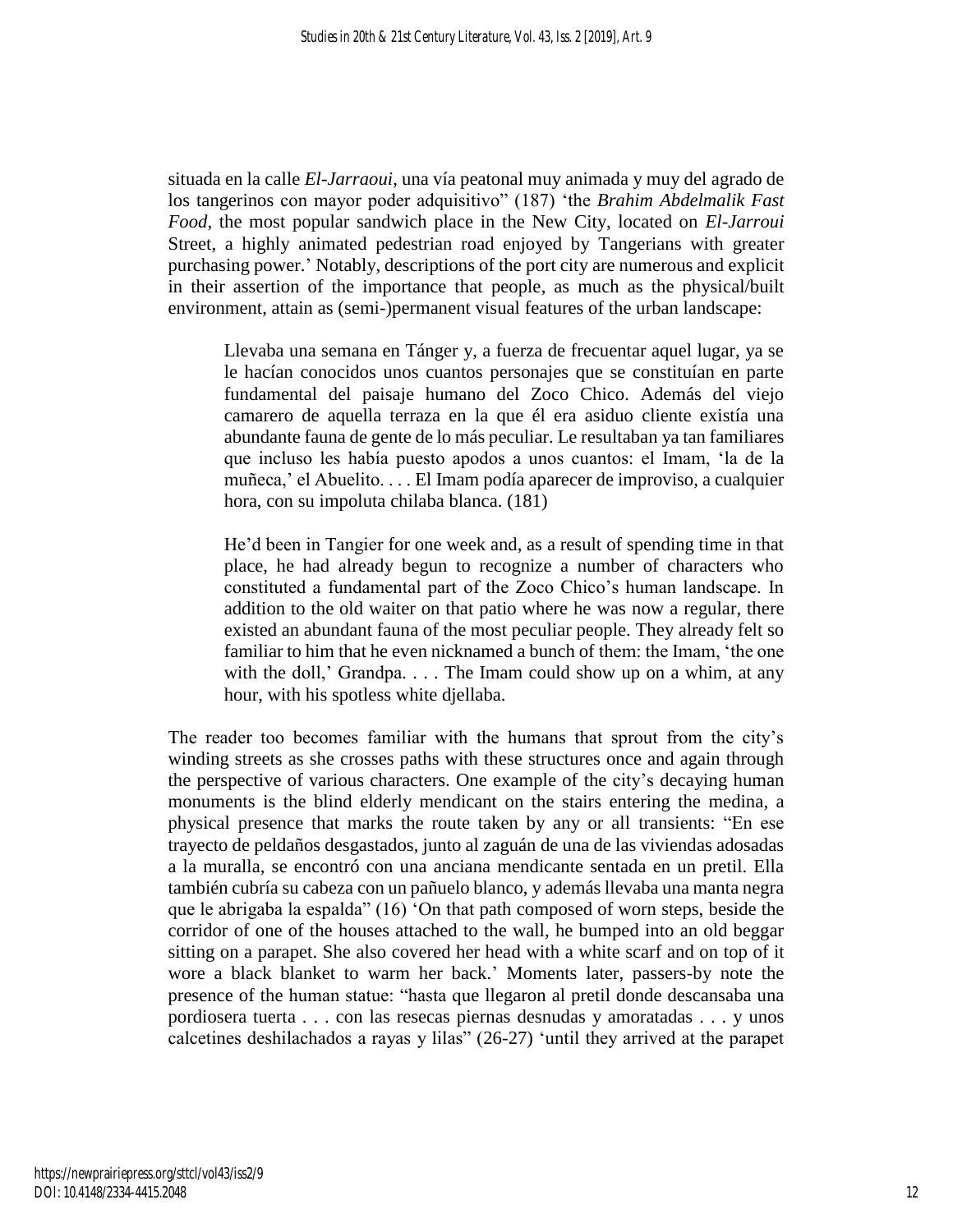where a sightless mendicant rested . . . with her gaunt and bruised legs exposed . . . and her fraying, striped lilac socks,' thus alluding to the revulsion that her appearance and odor produce.

The living, human landmarks of the city stimulate the senses in ways that the built, brick-and-mortar or glass constructions never could. More than just sights to be seen, these (sometimes barely) breathing structures engage with visitors through smell and sound, usually in a nausea-inducing experience worthy of a topten list of sites to avoid in a tourist's anti-guide. For example, the blind beggar is known for grasping at the hands of charitable pedestrians in order to smell/register them for future reference. The shock felt by innocent (mostly Western) travelers who experience this invasion of space parallels the strident auditory stimulus that they receive when hearing for the first time the sounds emitted by one of the city's most infamous transit migrants. The Ivoirian burn victim routinely runs through the medina screeching at the top of his lungs, transmitting to all around him the excruciating pain with which he lives after an accident that charred most of his body and that was the direct consequence of his squalid living conditions in Tangier (171). Rather than the clickety-clack of a train, the whistle of a factory, or even just the call to prayer from a minaret, the reader of this novel hears the metronomic rattling of Monés's crutches, smells the putrid latrines of the city's public restrooms, and feels the scaly, rotting skin of a beggar's grasp during Arretxe's walking tour of Tangier, city of despair and decay. Thus, while the narrative's affective practices guide the tourist/reader to engage with the city-in-transit's odorous, shrill, and unsightly bodies, thereby infringing upon the sensory limits that typically distinguish privileged and disadvantaged, tourist and non-tourist, urban subjects, the text simultaneously transgresses the borders that habitually bind its generic form.

One architectural structure that is prevalent in both *Sueños de Tánger* and more typical tourist guidebooks, however, is the hotel. Whether as a space from which locals and foreigners alike may procure sex trade services or as a form of temporary residence, hotels of varying quality make it onto the Basque writer's guide map of the transit city. Similar to the human urban elements whose presence the reader repeatedly encounters, the narration deploys travelling shots in order to capture again and again within its frame the deplorable Hotel Olid's filthy red and white sign, the higher-end Hotel Continental's gigantic red letters, and, toward the end, the extravagant lobby and suites of the Hotel El-Minzah. Yet, the hotel as a space in this crime novel serves more than to highlight the disparity of wealth and buying power of potential and actual clients. The very notion of the hotel as a quintessential urban component, its requirement as a marker of a fully functioning, modern metropolis, becomes intertwined with the seeming unavoidability of corruption at the local and international scale, thus implicating that specific physical space with the life-threatening predicaments of transit migrants on a much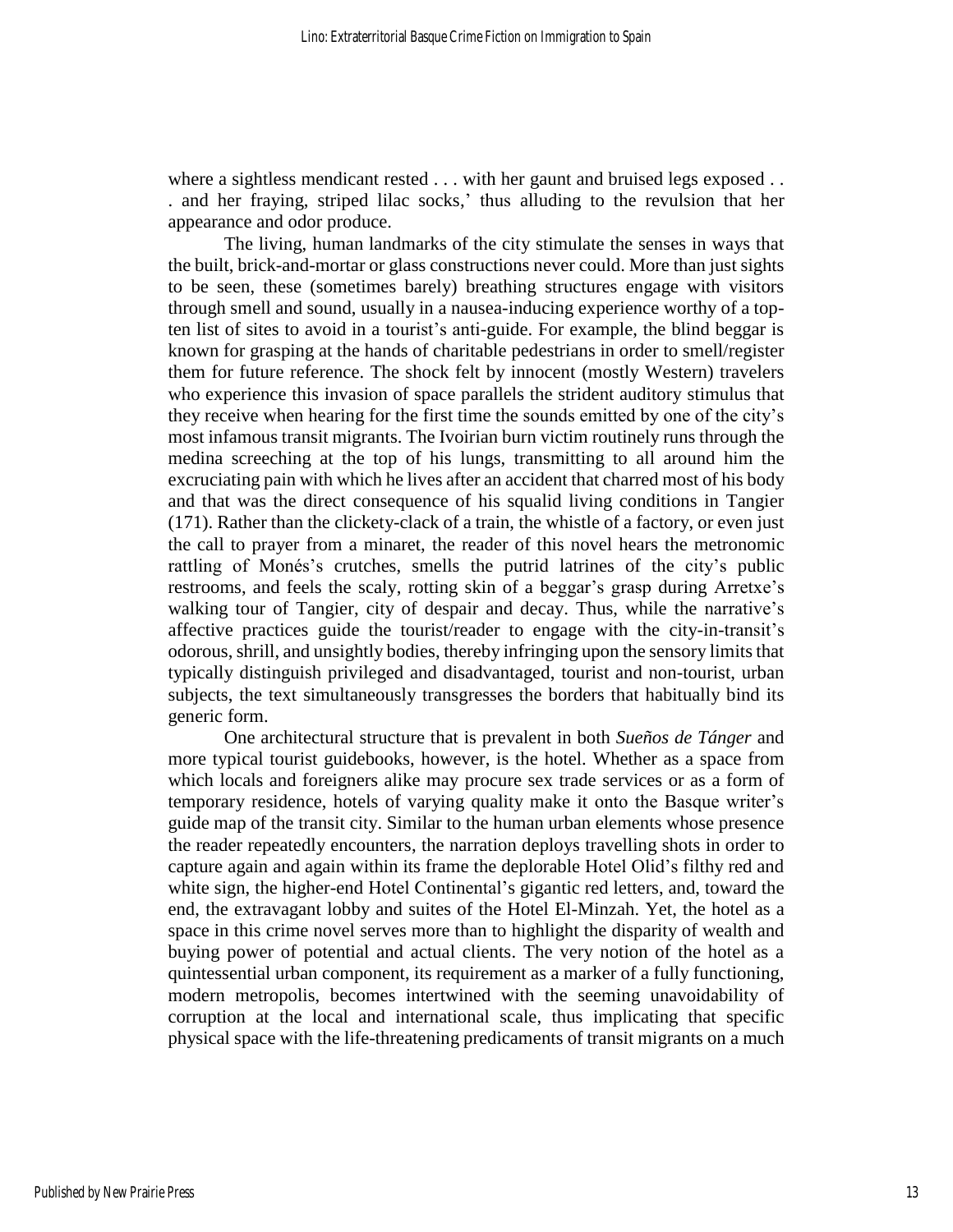larger scale. In his theorizing of specific built places that are linked to processes of extraterritorial interdiction and immigration management, Davidson argues that the hotel is an example of a space in the "modern built environment that plays a role in articulating a more malleable state frontier" and that "the state's determination of its own trajectory through overt and veiled interdiction practices activates the latent political potential of the supermodern nonplace" (7). While Davidson analyzes examples of hotels that are used throughout the world (including in Canada) as migrant detention centers and excised territory where (inter)national human rights standards are not easily enforced, the hotel in *Sueños de Tánger* becomes connected to Spanish veiled interdiction practices through the economic potential that it presents for coastal development.

It is not the first time that Spanish crime fiction depicts the development of multinational hotel chains as a bedfellow of human trafficking: consider Balearic writer Maria-Antònia Oliver's *Antípodes* (1988), for example, a novel in which real-estate speculation and environmental irresponsibility are explored vis-à-vis the growing hotel industry and the exploitation of minors. If Oliver's detective novel investigated ecological violence through balearization, Arretxe's text probes state and corporate violence through cleansing. However, cleaning up Tangier in order to attract foreign investors for hotel construction is explicitly listed in Arretxe's text as a bilateral goal associated with stemming migration between Morocco and Spain. Such foregrounding underscores the extent to which the hotel participates symbolically, as well as spatially, as an actor in extraterritorial interdiction by the Spanish state and builds on the notion of that space as a functional element in the lived experience of the transit migrant and transit city.

# Conclusion: *Pesadillas de Tánger* 'Nightmares of Tangier' or 'Dreaming from Tangier'

While Cristina Fernández has translated the Basque title of Arretxe's novel, *Tangerko ametsak*, to the Castilian *Sueños de Tánger*, 'Dreams of Tangier,' the storyline and themes suggest that a more appropriate translation might be *Sueños en Tánger*, allowing for its interpretation as 'Dreams from Tangier.' Not one of the novel's characters dreams of Tangier, of arriving, remaining, or residing in that Moroccan port city. Rather, characters look toward Spain while in Tangier and contemplate the likelihood of leaving that transit city for their intended destination. The short geographic distance separating the location from which the characters dream and that of which they dream is another powerful leitmotiv in the novel, one that references other Spanish literary and filmic texts about immigration and trafficking across the Strait of Gibraltar. For example, Chuz Gutiérrez's 2008 film *Retorno a Hansala* (*Return to Hansala*) not only deals with the crossing of Spaniards and Moroccans (both alive and deceased) across the Strait by legal and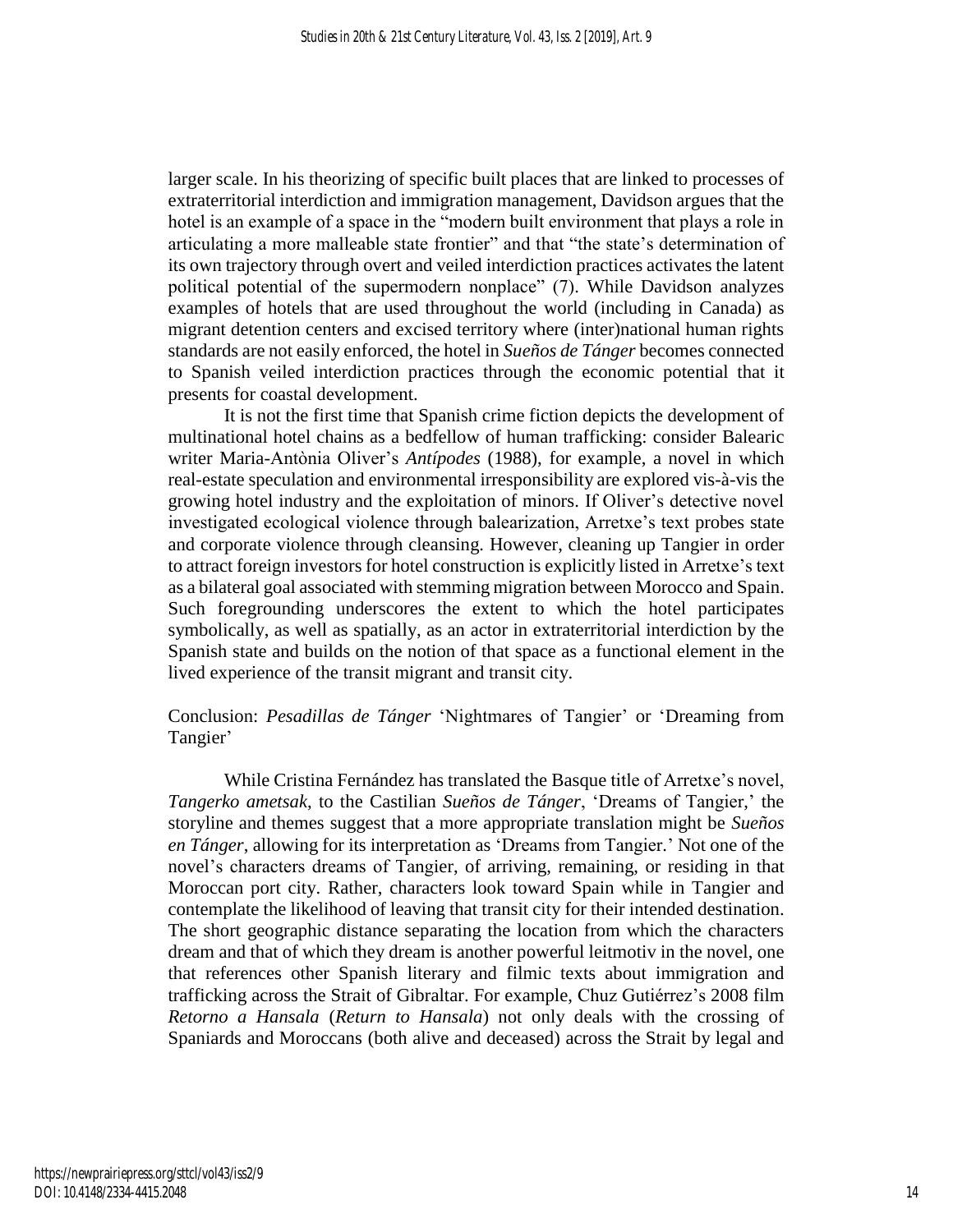illegal means, but also visually captures the alluring quality of the Northern coast when gazed upon with yearning from one of Tangier's many *atalayas* 'vantage points.' However close the two coasts appear, the fifteen kilometers that span them have become the final resting place of an average of 2000 migrants per year (Papadopoulou-Kourkoula 2). In this context, and the ever-increasing likelihood that a migrant's attempt to cross the Strait of Gibraltar will end in her death, perhaps dreaming of Tangier, rather than from it, is indeed an aspiration with a potentially more fruitful outcome.

### **Notes**

1. This is a statistic of the International Organization for Migration (IOM), the United Nation's Migration Agency.

2. As of June 2018 and according to IOM, 77,144 migrants have arrived in Spain since 1 January 2015. For weekly updated data on the numbers of migrants arriving in Europe country by country, on their countries of origin, and on the estimated numbers of deaths en route, see the interactive maps of the IOM: [http://migration.iom.int/europe/.](http://migration.iom.int/europe/)

3. At the time of writing this article, the series includes five novels, all of them published in Euskera and Castilian simultaneously and with the following titles respectively: *19 Kamera*, *19 cámaras* (Erein, 2012); *612 Euro*, *612 Euros* (Erein, 2013); *Hutsaren Itzalak*, *Sombras de la nada* (Erein, 2014); *Estolda-Jolasak*, *Juegos de cloaca* (Erein, 2015); and *Sator Lokatzak, Piel de topo* (Erein, 2016, 2017).

4. Examples of Arretxe titles that deal with these subjects are *Xahmaran*, *Shahmarán* (Erein, 2009) and *Fatum*, *La calle de los Ángeles* (Erein, 2010).

5. All citations of Arretxe's text in this essay will be from Cristina Fernández's translation to the Castilian (2011).

6. In his consideration of Italian sociologists Alessandro Dal Lago and Sandro Mazzadra's essay "I confini impensati del'Europa" 'The unimagined frontiers of Europe,' Étienne Balibar highlights the need to continually recall European history's colonizing and decolonizing phases. He further contends that that continent's pattern of imposing borders was in harmony with its objectives of organizing the whole world and that: "[w]e cannot forget, however, that the tracing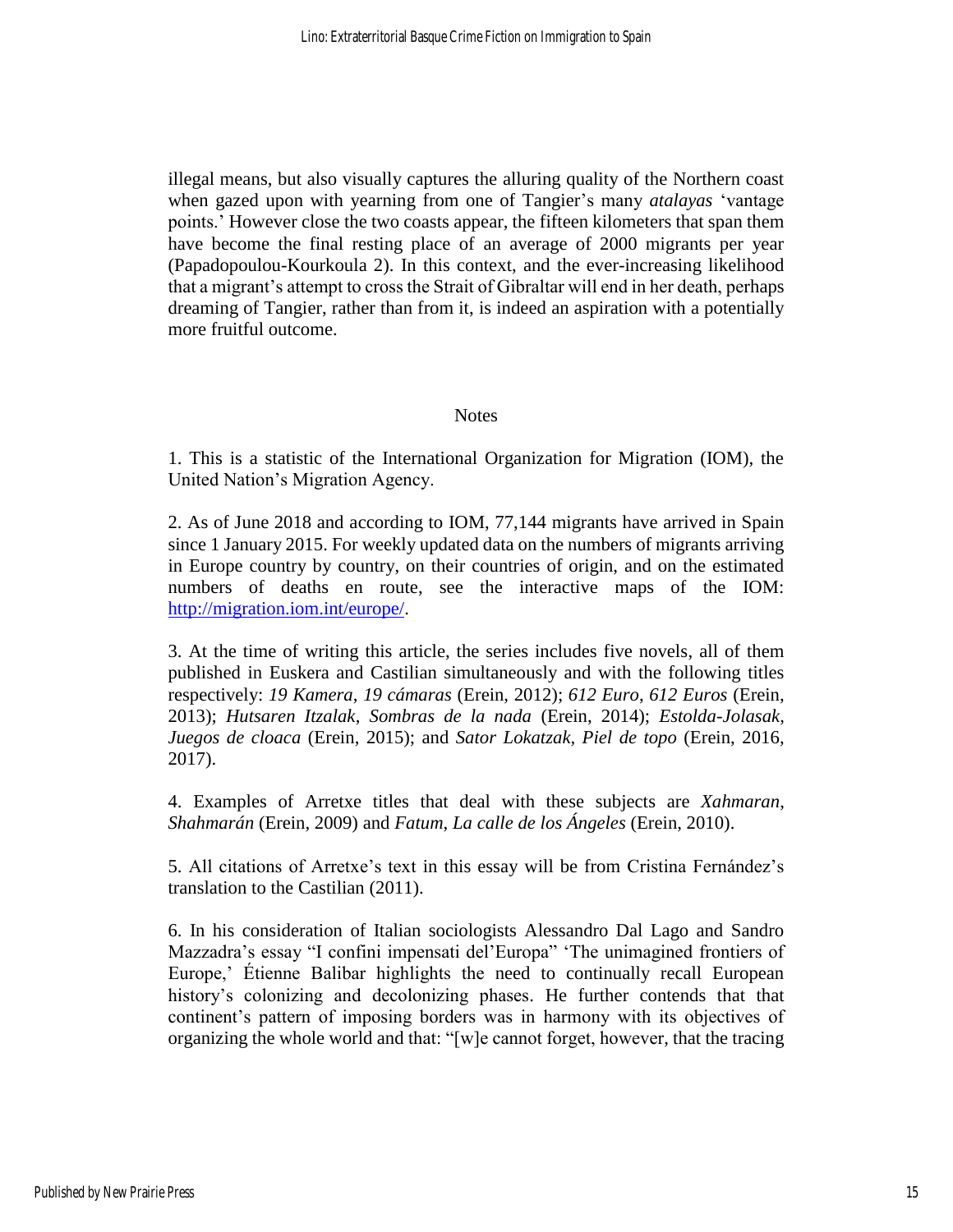out of these borders is based upon a global delimiting of spaces and of rates of development and incorporates an irreductible anthropological racism into the very notion of political citizenship" ("Unimagined" 38).

7. Spain's Law Regulating the Right of Asylum and Subsidiary Protection was passed on October 30, 2009. Particularly relevant are Article 25.1.b of Title II, which details the urgency with which asylum applications of unaccompanied minors shall be processed, and Articles 46, 47, and 48 of Title V, which detail the procedures in place to support (unaccompanied) minors formally applying for international protection via asylum in Spain.

8. All translations into English are my own.

9. See "Víctima, detective y femme fatale" and "The *Problem* of Immigration and Contemporary Spanish Detective Fiction."

## Works Cited

Arretxe, Jon. *19 cámaras*. Translated by Cristina Fernández, Erein, 2012.

- ---. *19 Kamera*. Erein, 2012.
- ---. *612 Euro*. Erein, 2013.
- ---. *612 Euros*. Translated by Cristina Fernández, Erein, 2013.
- ---. *La calle de los Ángeles*. Translated by Cristina Fernández and Iñaki Segurola, Erein, 2010.
- ---. *Estolda-Jolasak*. Erein, 2014.
- ---. *Fatum*. Erein, 2010.
- ---. *Hutsaren Itzalak*. Erein, 2014.
- ---. *Juegos de* cloaca. Translated by Cristina Fernández, Erein, 2015.
- ---. *Piel de topo*. Translated by Cristina Fernández, Erein, 2017.
- ---. *Sator Lokatzak*. Erein, 2016.
- ---. *Shahmarán*. Erein, 2009.
- ---. *Sombras de la nada*. Translated by Cristina Fernández, Erein, 2014.
- ---. *Sueños de Tánger*. Translated by Cristina Fernández, Erein, 2011.
- ---. *Tangerko Ametsak*. Erein, 2011.
- ---. *Xahmaran*. Translated by Cristina Fernández, Erein, 2009.
- Balibar, Étienne. "Europe, an 'Unimagined' Frontier of Democracy." *Diacritics*, vol. 33, no. 3-4, 2003, pp. 36-44, *Project MUSE*, doi:10.1353/dia.2006. 0002.